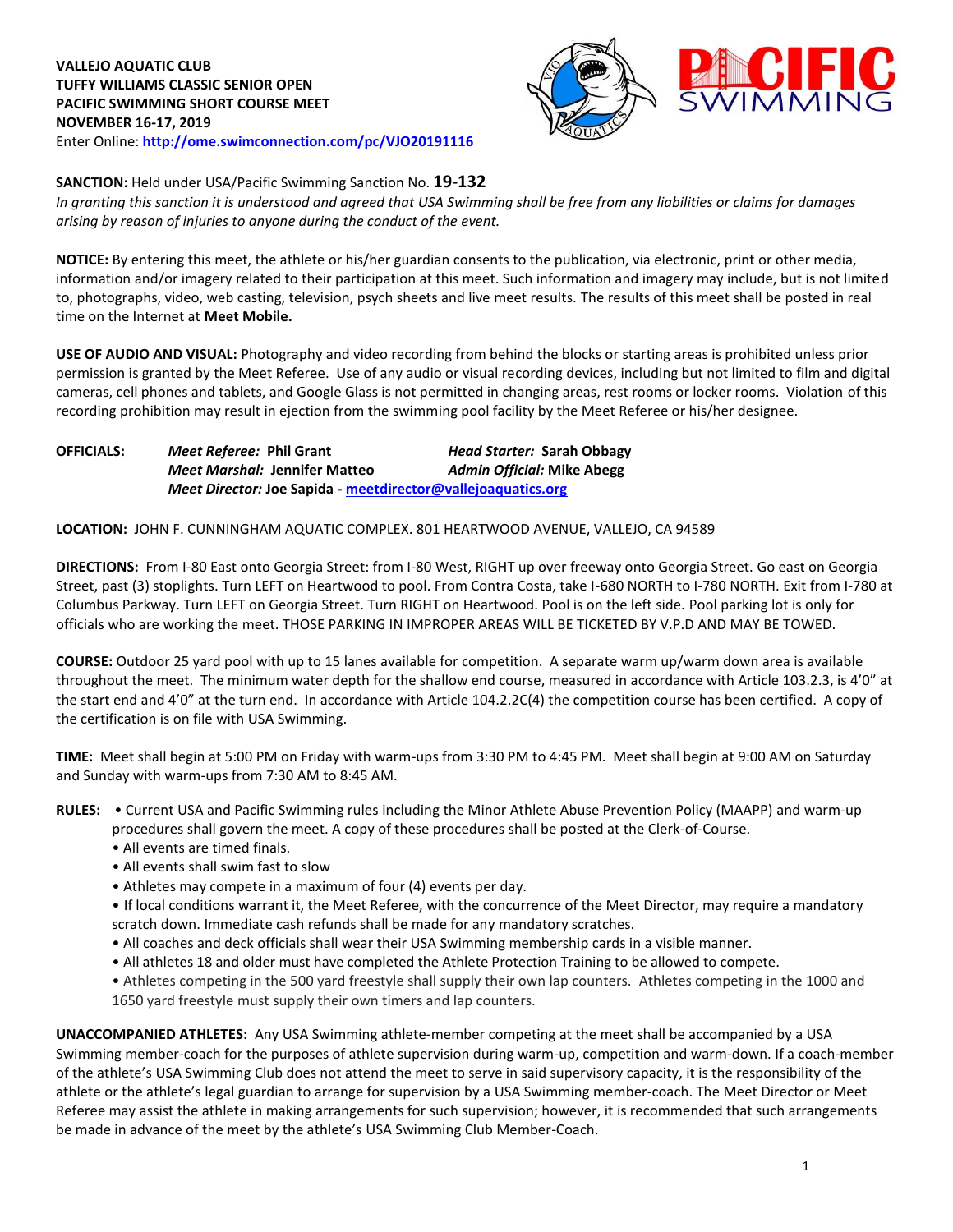**RACING STARTS:** Athletes shall be certified by a USA Swimming member-coach as being proficient in performing a racing start, or shall start the race in the water. It is the responsibility of the athlete or the athlete's legal guardian to ensure compliance with this requirement.

**RESTRICTIONS:** • Smoking and the use of other tobacco products is prohibited on the pool deck, in the locker rooms, in spectator

seating, on standing areas and in all areas used by athletes, during the meet and during warm-up periods.

• Sale and use of alcoholic beverages is prohibited in all areas of the meet venue.

- No glass containers are allowed in the meet venue.
- Only athletes, coaches, officials, and volunteers shall be allowed on the pool deck.
- Deck Changes are prohibited.

• Destructive devices, to include but not limited to, explosive devices and equipment, firearms (open or concealed), blades, knives, mace, stun guns and blunt objects are strictly prohibited in the swimming facility and its surrounding areas. If observed, the Meet Referee or his/her designee may ask that these devices be stored safely away from the public or removed from the facility. Noncompliance my result in the reporting to law enforcement authorities and ejection from the facility. Law enforcement officers (LEO) are exempt per applicable laws.

• Operation of a drone, or any other flying apparatus, is prohibited over the venue (pools, athlete/coach areas, spectator areas and open ceiling locker rooms) any time athletes, coaches, officials and/or spectators are present.

• Pop-ups and tents shall not be allowed on deck, except at the west end of the pool. For fire and Safety purposes, the coaches' area is for coaches only. Athletes may check in with their coaches but cannot stay there.

**ELIGIBILITY:** • Athletes shall be current members of USA Swimming and shall enter their name and registration number on their entries exactly as they are shown in their USA Swimming Registration. If this is not done, it may be difficult to match the athlete with the registration and times database. The meet host shall check all athlete registrations against the SWIMS database and if not found to be registered, the Meet Director shall accept the registration at the meet (a \$10 surcharge shall be added to the regular registration fee). Duplicate registrations shall be refunded by mail.

• Athletes 13/Over are eligible to enter this meet. There is no proof of time. Entry times should be the athlete's actual time and not the minimum standard.

- Athletes 11 and 12 years of age shall meet the Senior Open time standard as outlined by Pacific Swimming time
- verification procedures. No refunds shall be given if a time cannot be proven.
- Athletes under the age of 11 years are not eligible to compete.
- Disabled athletes are welcome to attend this meet and should contact the Meet Director or Meet Referee regarding special accommodations.
- No time conversions shall be accepted.
- Entries with "NO TIME" shall be rejected.

**SEEDING:** Event seeding shall be in the following order: conforming short course yards, non-conforming long course meters, and non-conforming short course meters - USA Swimming rules 207.11.7B. **See Rules for distance events seeding**.

**CHECK-IN:** The meet will be deck seeded. Athletes shall check-in at the Clerk-of-Course. No event shall be closed more than 30 minutes before the scheduled start of the session. Close of check‐in for all events shall be no more than 60 minutes before the estimated time of the start of the first heat of the event. Athletes who do not check-in will not be allowed to compete in the event.

**SCRATCH RULE:** Athletes entered in a timed final individual event that is seeded on the deck that have checked in for that event, shall swim in the event unless they notify the clerk of the course before seeding for that event has begun that they wish to scratch. Failure to swim an event shall result in being barred from their next individual event.

**ENTRY FEES:** \$6.50 per individual event plus an \$8.00 per athlete participation fee. Entries shall be rejected if payment is not sent at time of request. No late entries shall be accepted. No refunds shall be made, except mandatory scratch downs.

**ONLINE ENTRIES:** To enter online go to **<http://ome.swimconnection.com/pc/VJO20191116>** to receive an immediate entry confirmation this method requires payment by credit card. Swim Connection LLC charges a processing fee for this service, equal to \$1 per athlete plus 5% of the total Entry Fees. Please note that the processing fee is a separate fee from the Entry Fees. If you do not wish to pay the processing fee, enter the meet using a mail entry. **Entering online is a convenience, is completely voluntary, and is in no way required or expected of an athlete by Pacific Swimming.** Online entries shall be accepted through Sunday, **November 10, 2019.**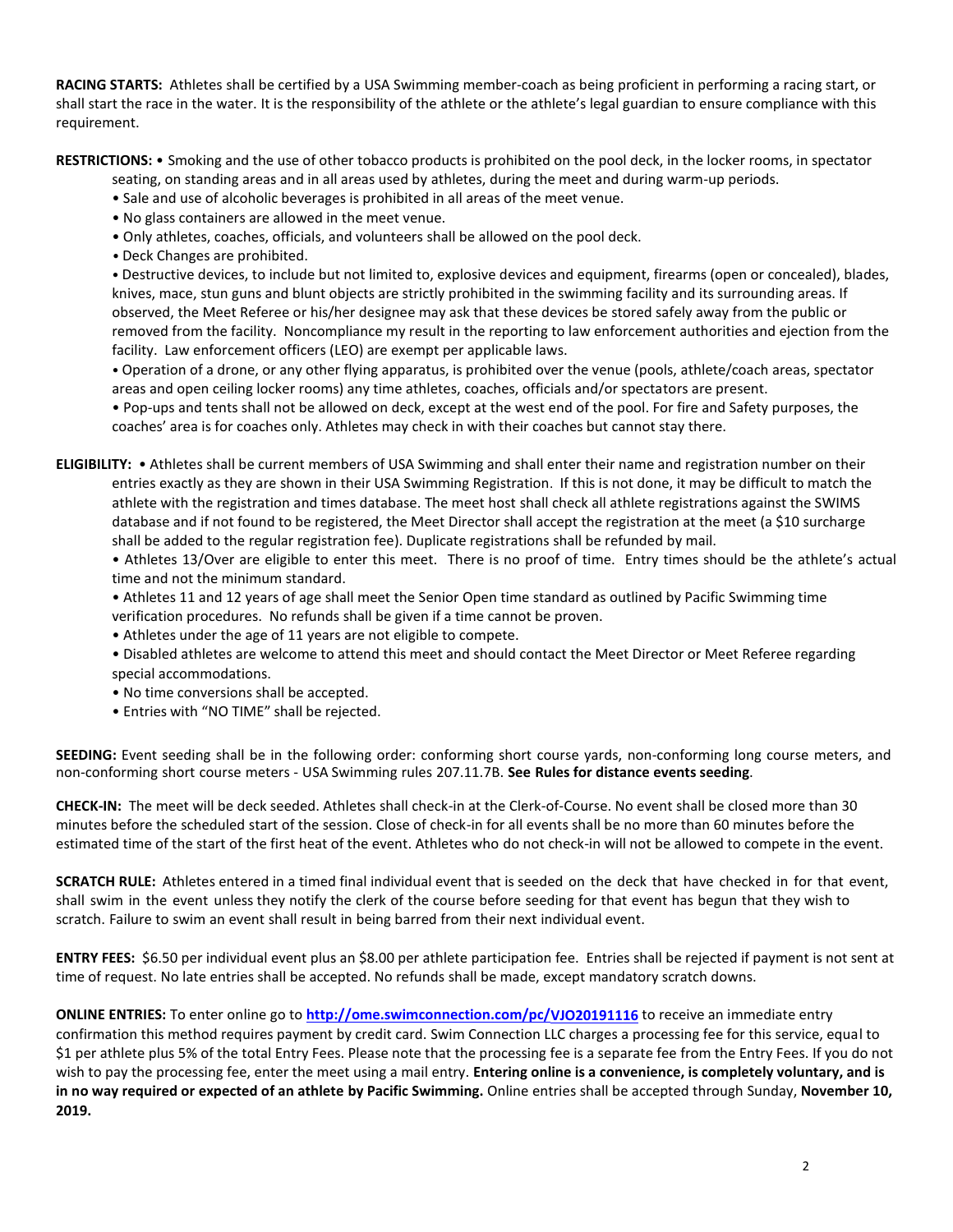**MAILED OR HAND DELIVERED ENTRIES:** Entries shall be on the attached consolidated entry form. Forms shall be filled out completely and printed clearly with athlete's best time. Entries shall be entered using the current Pacific Swimming procedure: and postmarked by midnight, Friday, **November 8, 2019** or hand delivered by 6:30 p.m. Sunday, **November 10, 2019**. Requests for confirmation of receipt of entries should include a self-addressed envelope.

**Make check payable to: "Vallejo Aquatic Club" or "VJO"**

| <b>Mail entries to:</b> | <b>VJO Meet Director</b>     | Hand deliver entries to: | <b>VJO Meet Director</b>     |
|-------------------------|------------------------------|--------------------------|------------------------------|
|                         | <b>Re: Swim Meet Entries</b> |                          | <b>Re: Swim Meet Entries</b> |
|                         | P.O. Box 5846                |                          | 801 Heartwood Avenue         |
|                         | Vallejo, CA 94591            |                          | Vallejo, CA 94589            |

**AWARDS:** None.

**ADMISSION:** Free.

**HOSPITALITY:** Hospitality available for coaches, officials, timers, and volunteers. Lunches will be provided for coaches and working deck officials. A snack bar will be available throughout the competition.

| Saturday November 16, 2019 |                  |    |  |  |  |  |  |  |
|----------------------------|------------------|----|--|--|--|--|--|--|
| <b>EVENT#</b>              | <b>EVENT</b>     |    |  |  |  |  |  |  |
| 1                          | <b>500 FREE</b>  | 2  |  |  |  |  |  |  |
| 3                          | 200 BACK         | 4  |  |  |  |  |  |  |
| 5                          | 100 BREAST       | 6  |  |  |  |  |  |  |
| 7                          | <b>200 FLY</b>   | 8  |  |  |  |  |  |  |
| 9                          | <b>100 FREE</b>  | 10 |  |  |  |  |  |  |
| 11                         | 200 I.M.         | 12 |  |  |  |  |  |  |
| 13                         | <b>1650 FREE</b> | 14 |  |  |  |  |  |  |

## **ORDER OF EVENTS**

| Saturday November 16, 2019 |                  |               |               | Sunday, November 17, 2019 |               |
|----------------------------|------------------|---------------|---------------|---------------------------|---------------|
| <b>EVENT#</b>              | <b>EVENT</b>     | <b>EVENT#</b> | <b>EVENT#</b> | <b>EVENT</b>              | <b>EVENT#</b> |
| 1                          | <b>500 FREE</b>  | 2             | 15            | 400 I.M.                  | 16            |
| 3                          | 200 BACK         | 4             | 17            | <b>200 FREE</b>           | 18            |
| 5                          | 100 BREAST       | 6             | 19            | <b>100 FLY</b>            | 20            |
| 7                          | <b>200 FLY</b>   | 8             | 21            | 50 FREE                   | 22            |
| 9                          | <b>100 FREE</b>  | 10            | 23            | 200 BREAST                | 24            |
| 11                         | 200 I.M.         | 12            | 25            | 100 BACK                  | 26            |
| 13                         | <b>1650 FREE</b> | 14            | 27            | <b>1000 FREE</b>          | 28            |

Events 13-14 and 27-28 shall be swum fastest to slowest alternating women and men There shall be a 10 minute break before the start of these events

Time standards may be found at: **<http://www.pacswim.org/swim-meet-times/standards>**